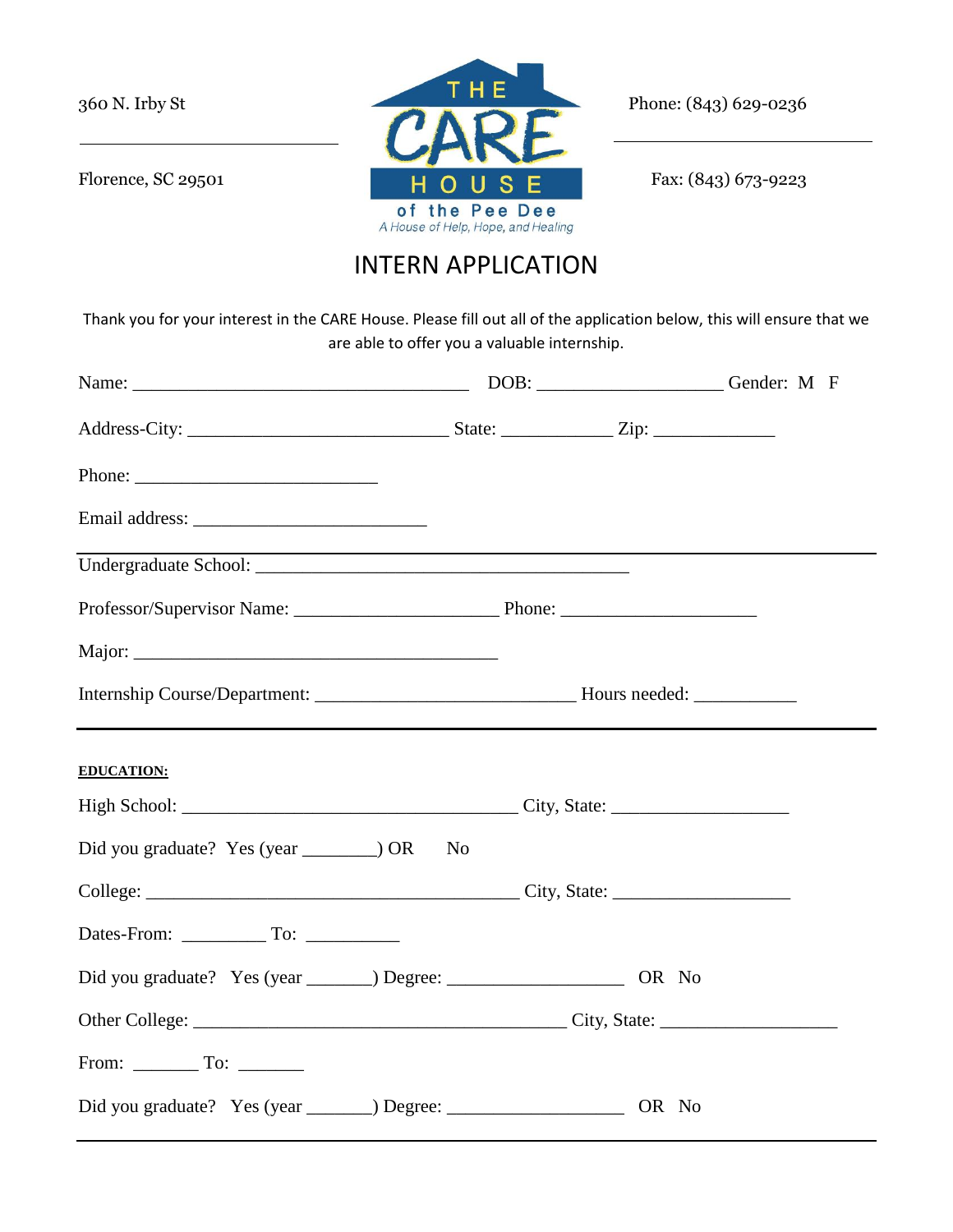**CURRENT/PREVIOUS EMPLOYMENT:** 

| Reason for leaving: | ,我们也不能在这里的人,我们也不能在这里的人,我们也不能在这里的人,我们也不能在这里的人,我们也不能在这里的人,我们也不能在这里的人,我们也不能在这里的人,我们也             |
|---------------------|-----------------------------------------------------------------------------------------------|
|                     | May we contact your current/previous supervisor for a reference? Yes OR No                    |
|                     |                                                                                               |
| City, State: $\_\_$ |                                                                                               |
|                     | Responsibilities:                                                                             |
| Reason for leaving: |                                                                                               |
|                     | May we contact your current/previous supervisor for a reference? Yes<br>OR No                 |
|                     | Volunteer Experiences (Please provide any experience working with children or maltreatment of |

children):